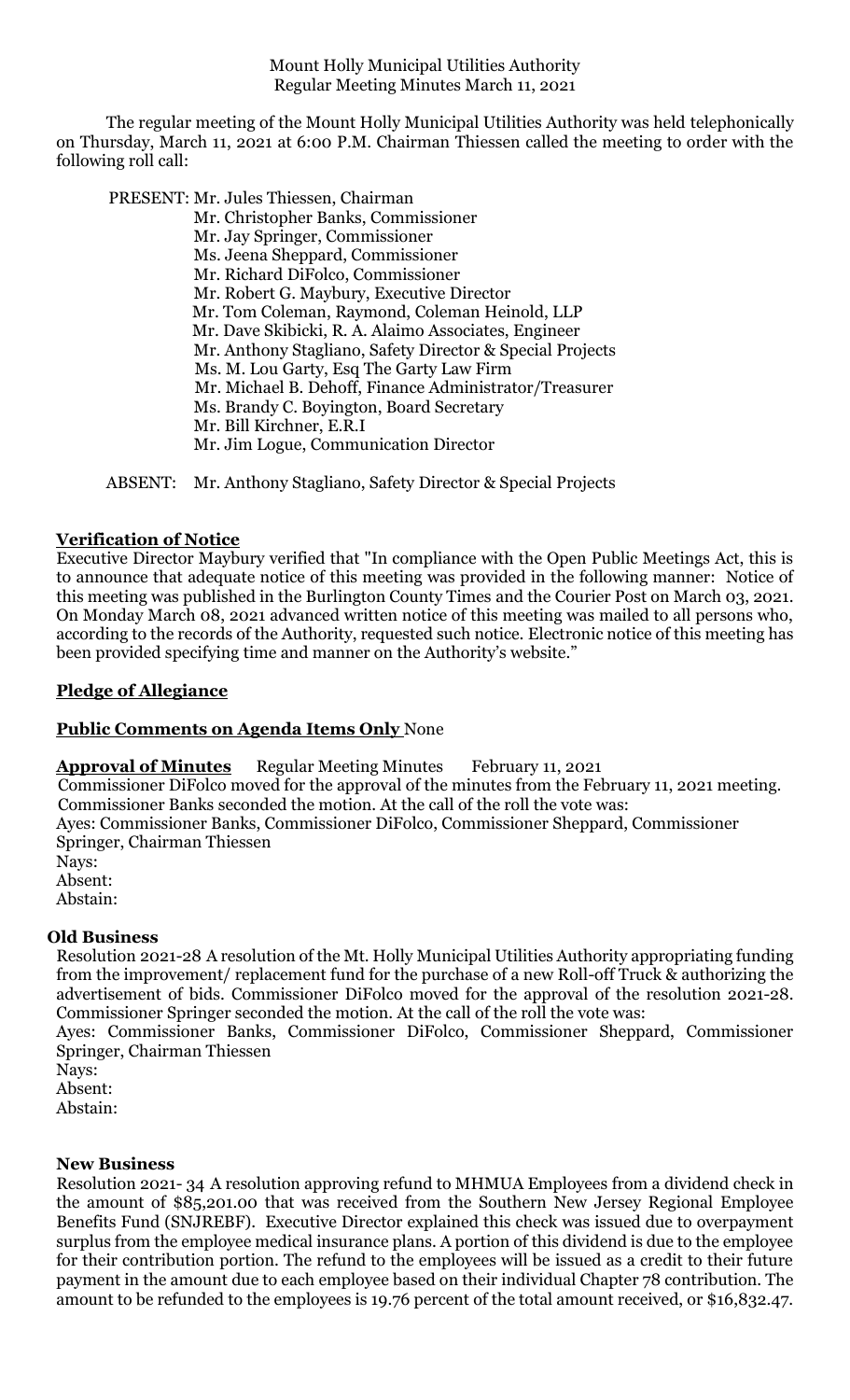Commissioner Banks moved for the approval of the resolution 2021-34. Commissioner DiFolco seconded the motion. At the call of the roll the vote was:

Ayes: Commissioner Banks, Commissioner DiFolco, Commissioner Sheppard, Commissioner Springer, Chairman Thiessen

Nays: Absent:

Abstain:

Resolution 2021- 35 A resolution of the Mt. Holly Municipal Utilities Authority authorizing the sale of surplus personal property no longer needed for public use through an online auction (GOVDEALS). Commissioner DiFolco moved for the approval of the resolution 2021-35. Commissioner Sheppard seconded the motion. At the call of the roll the vote was: Ayes: Commissioner Banks, Commissioner DiFolco, Commissioner Sheppard, Commissioner Springer, Chairman Thiessen

Nays:

Absent:

Abstain:

Resolution 2021-36 A resolution of the Mt. Holly Municipal Utilities Authority authorizing the award of a non-fair and open contract. Executive Director explained this resolution is for a FOLEY-CAT warranty plan for each generator at an amount not to exceed \$12,990.00 per generator or \$25,980 in total for the five (5) year term. Commissioner Banks moved for the approval of the resolution 2021- 36. Commissioner Springer seconded the motion. At the call of the roll the vote was:

Ayes: Commissioner Banks, Commissioner DiFolco, Commissioner Sheppard, Commissioner Springer, Chairman Thiessen

Nays:

Absent:

Abstain:

Resolution 2021-37 and Resolution 2021-38 Resolutions of the Mt. Holly Municipal Utilities Authority authorizing an addendum to the General Laborers' Union Local 172 of South Jersey and the collective bargaining agreement with the Supervisory Unit. Executive Director Maybury explained this is to amend one provision regarding clothing provided to the unit members. Commissioner Springer moved for the approval of the resolution 2021-37 and resolution 2021-38. Commissioner Sheppard seconded the motion. At the call of the roll the vote was:

Ayes: Commissioner Banks, Commissioner DiFolco, Commissioner Sheppard, Commissioner Springer, Chairman Thiessen

Nays: Absent:

Abstain:

Resolution 2021-39 A resolution of the Mt. Holly Municipal Utilities Authority awarding a competitive bid to Clyde N. Lattimer & Son Construction Co., Inc. in the amount of \$1,512,400.00 for construction of a new Pumping Station located at 511 Garden Street (Contract # C2018-19). Executive Director explained to the board that the Authority has worked with said contractor in the past and recommends the award for approval. Some conversation was held with the commissioners about the difference in the lowest responsible bidder and the other bidders. Commissioner DiFolco moved for the approval of the resolution 2021-39. Commissioner Springer seconded the motion. At the call of the roll the vote was:

Ayes: Commissioner Banks, Commissioner DiFolco, Commissioner Sheppard, Commissioner Springer, Chairman Thiessen

Nays:

Absent:

Abstain: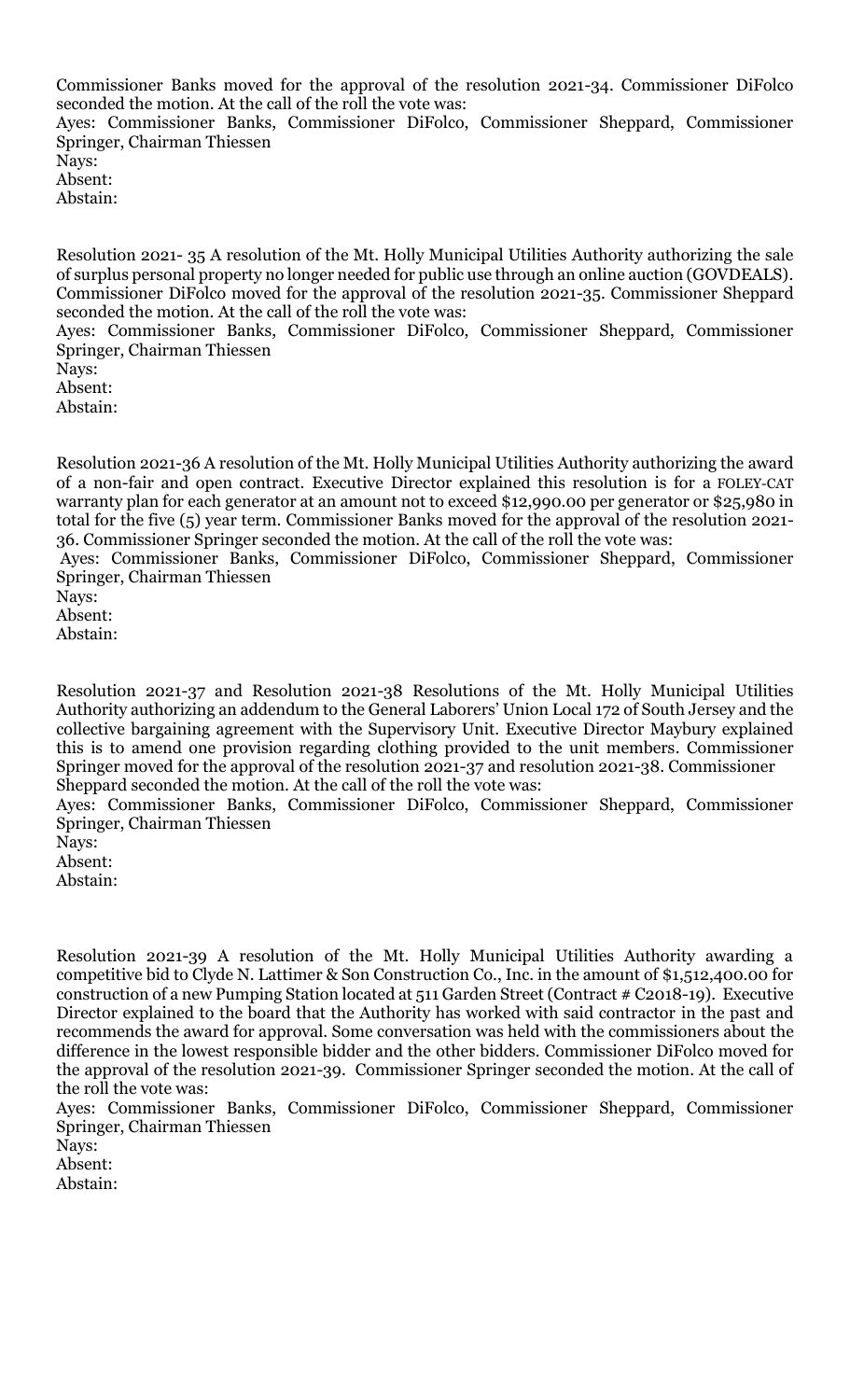Resolution 2021-40 A resolution of the Mt. Holly Municipal Utilities Authority authorizing a proposal from Environmental Resolutions, Inc. for demolition of an incineration chimney that likely contains asbestos and removal of an adjoined building, both originally constructed on or about 1949. Commissioner DiFolco moved for the approval of the resolution 2021-40. Commissioner Springer seconded the motion. At the call of the roll the vote was:

Ayes: Ayes: Commissioner Banks, Commissioner DiFolco, Commissioner Sheppard, Commissioner Springer

Nays:

Absent:

Abstain: Chairman Thiessen

### **Consent Agenda**:

"All items listed with an asterisk (\*) are considered routine by the Authority and will be enacted by one motion. Should a Commissioner wish to discuss a consent agenda item separately, that item can be removed from the consent agenda and considered in its normal sequence."

| *Resolution 2021-30 | A resolution approving the operating expenses for the month of                              |
|---------------------|---------------------------------------------------------------------------------------------|
|                     | February.                                                                                   |
| *Resolution 2021-31 | A resolution approving the sewer refunds for the month of                                   |
|                     | February.                                                                                   |
| *Resolution 2021-32 | A resolution approving the expenditures for the month of February                           |
|                     | from the escrow fund.                                                                       |
| *Resolution 2021-33 | A resolution approving the expenditures for the month of February                           |
|                     | from the improvement replacement fund.                                                      |
|                     | Compiazione DiEslee meurd fauthe envoyed of concent egende. Commissionen Deply seconded the |

Commissioner DiFolco moved for the approval of consent agenda. Commissioner Banks seconded the motion. At the call of the roll the vote was:

Ayes: Nays: Absent: Abstain:

# **Communications** None

#### **To be presented by the public** None

**Report of the Executive Director** Report of the Executive Director was received. Executive Director informed the board that each Commissioner will receive a packet in the mail containing the 2019-2020 Municipal Excess Liability annual report. Executive Director Maybury continued stating that Commissioner Springer shared possible grant and training opportunities that could benefit the Authority and its wastewater professionals. The Authority and its employees provide an important environmental service that goes without community recognition and Mr. Logue, the Communication Director is currently working on promoting these vital services. Executive Director Maybury informed the board that there is an RFP currently posted for an Architect of Record for the Authority.

**Report of the Engineer** Report of the Engineer was received. Mr. Skibicki stated Alaimo is looking to setup a pre-construction meeting for the Garden Street Pump Station project early next week.

**Report of the Operations Superintendent** Report of the Operations Superintendent was received. Nothing to add.

**Report of the Safety Director and Special Projects** Report of the Safety Director was received. Nothing to add.

**Report of the Solicitor** Nothing for open session will reserve comments for Executive Session.

**Report of the Finance Administrator/Treasurer** Report of the Finance Administrator was received. Mr. Dehoff stated the annual audit is underway and going well.